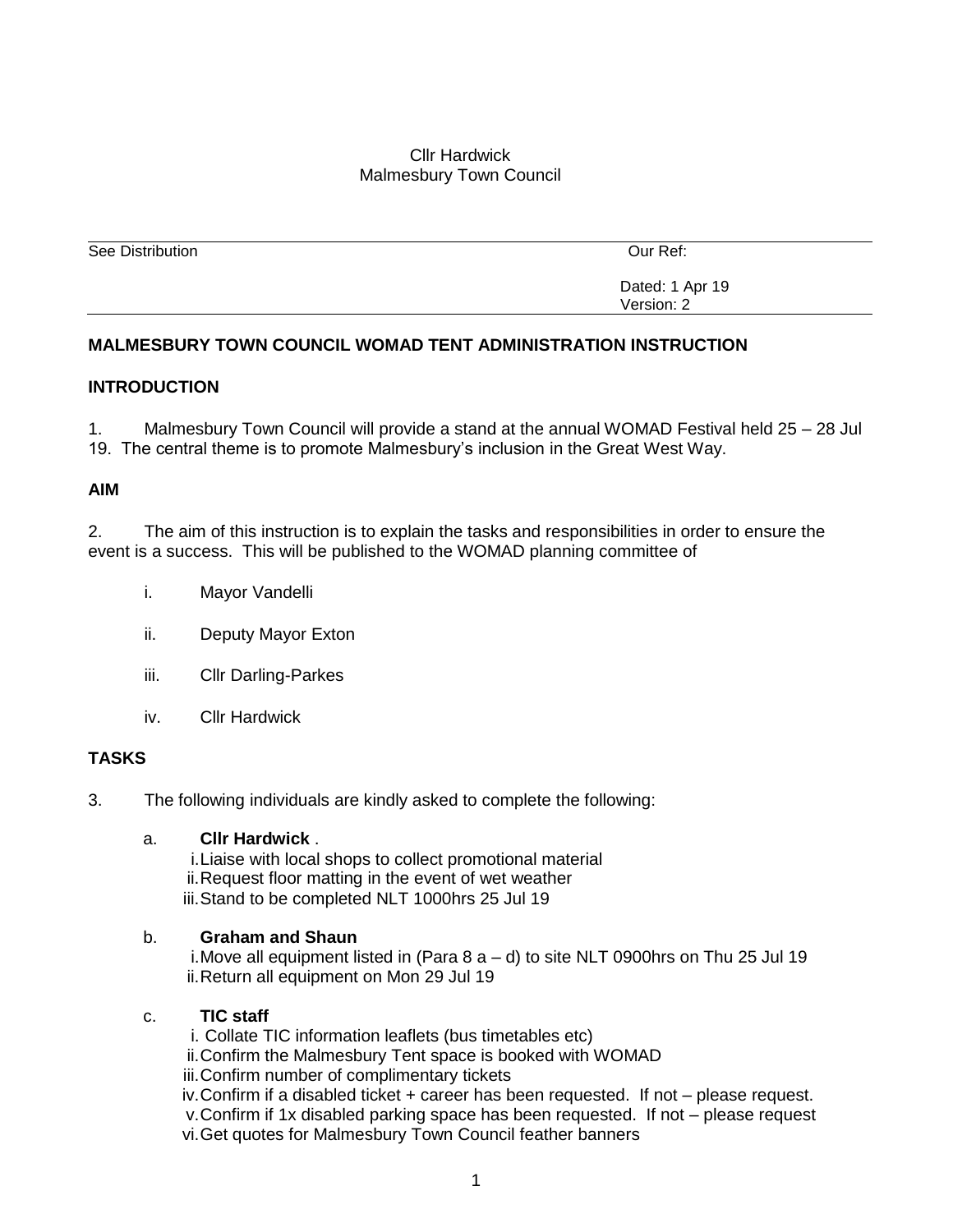## d. **Discovery Malmesbury (Lesley Wood)**

i. Provide information regarding the Great West Way

## e. **Mayor Vandelli**

i.Provide information and contacts for the lucky dip

### f. **Ash**

i.Drop promotion boards off at the Town Hall no later than Wed 24 Jul 19.

### **CO-ORDINATING INSTRUCTIONS**

4. **Timings**. The timings of the event can be found in the table below. The stand will be open from 1000hrs on Fri 26 Jul 19.

5. **Manning of the Stand.** The stand will be manned from 1000 – 1800hrs daily. A minimum of 2 people will man the stand. Over busy periods (1230 – 1430hrs) this will be increased to 3 people. Individuals are requested to volunteer for 2 shifts over 3 days. A rota can be found at Annex A.

| Ser              | Time                 | Activity                  | Location         | Lead                 | Remarks        |  |  |  |
|------------------|----------------------|---------------------------|------------------|----------------------|----------------|--|--|--|
| (a)              | (b)                  | (c)                       | (d)              | (e)                  | (f)            |  |  |  |
|                  | <b>Wed 24 Jul 19</b> |                           |                  |                      |                |  |  |  |
| 1                | Day                  | Drop promotion boards off | <b>Town Hall</b> | Ash                  |                |  |  |  |
| $\boldsymbol{2}$ |                      |                           |                  |                      |                |  |  |  |
| $\overline{3}$   |                      |                           |                  |                      |                |  |  |  |
|                  | Thu 25 Jul 19        |                           |                  |                      |                |  |  |  |
| 4                | NLT 0900hrs          | Drop off equipment        | <b>WOMAD</b>     | Graham and Shaun     |                |  |  |  |
|                  |                      |                           | Site             |                      |                |  |  |  |
| 5                | NLT 1600hrs          | Set up stand              | <b>WOMAD</b>     | <b>Cllr Hardwick</b> |                |  |  |  |
| 6                |                      |                           |                  |                      |                |  |  |  |
|                  | Fri 26 Jul 19        |                           |                  |                      |                |  |  |  |
| 7                | 1000hrs              | Stand open                | <b>WOMAD</b>     | <b>Cllr Hardwick</b> | As per Annex A |  |  |  |
| 8                | 1800hrs              | Stand close               | <b>WOMAD</b>     | <b>Cllr Hardwick</b> | As per Annex A |  |  |  |
|                  | Sat 27 Jul 19        |                           |                  |                      |                |  |  |  |
| 9                | 1000hrs              | Stand open                | <b>WOMAD</b>     | <b>Cllr Hardwick</b> | As per Annex A |  |  |  |
| 10               | 1800hrs              | Stand close               | <b>WOMAD</b>     | <b>Cllr Hardwick</b> | As per Annex A |  |  |  |
| Sun 28 Jul 19    |                      |                           |                  |                      |                |  |  |  |
| 11               | 1000hrs              | Stand open                | <b>WOMAD</b>     | <b>Cllr Hardwick</b> | As per Annex A |  |  |  |
| 12               | 1800hrs              | Stand close               | <b>WOMAD</b>     | <b>Cllr Hardwick</b> | As per Annex A |  |  |  |
| 13               | 1800hrs              | Valuable items removed    | <b>WOMAD</b>     |                      |                |  |  |  |
| Mon 29 Jul 19    |                      |                           |                  |                      |                |  |  |  |
| 14               | 0900hrs              | Stand dismantled          | <b>WOMAD</b>     | <b>Cllr Hardwick</b> |                |  |  |  |
| 15               | 1000hrs              | Equipment returned        | <b>Town Hall</b> | Graham and Shaun     |                |  |  |  |

## 6. **Outline Programme**.

7. **Ticket allocation.** There are 10 complimentary tickets available for the event. Priority will be given to councillors. In the event there are additional tickets they will be offered to partners/spouses who have volunteered to assist with the running of the stand. Due to long queues, tickets and wristbands are requested to be collected the day before an individua is covering the stand.

8. **Refreshments.** Tea, Coffee juice and biscuits will be available to those assisting on the stand. It is requested individuals bring their own cups or mugs.

9. **Equipment.** The following equipment is required for the event: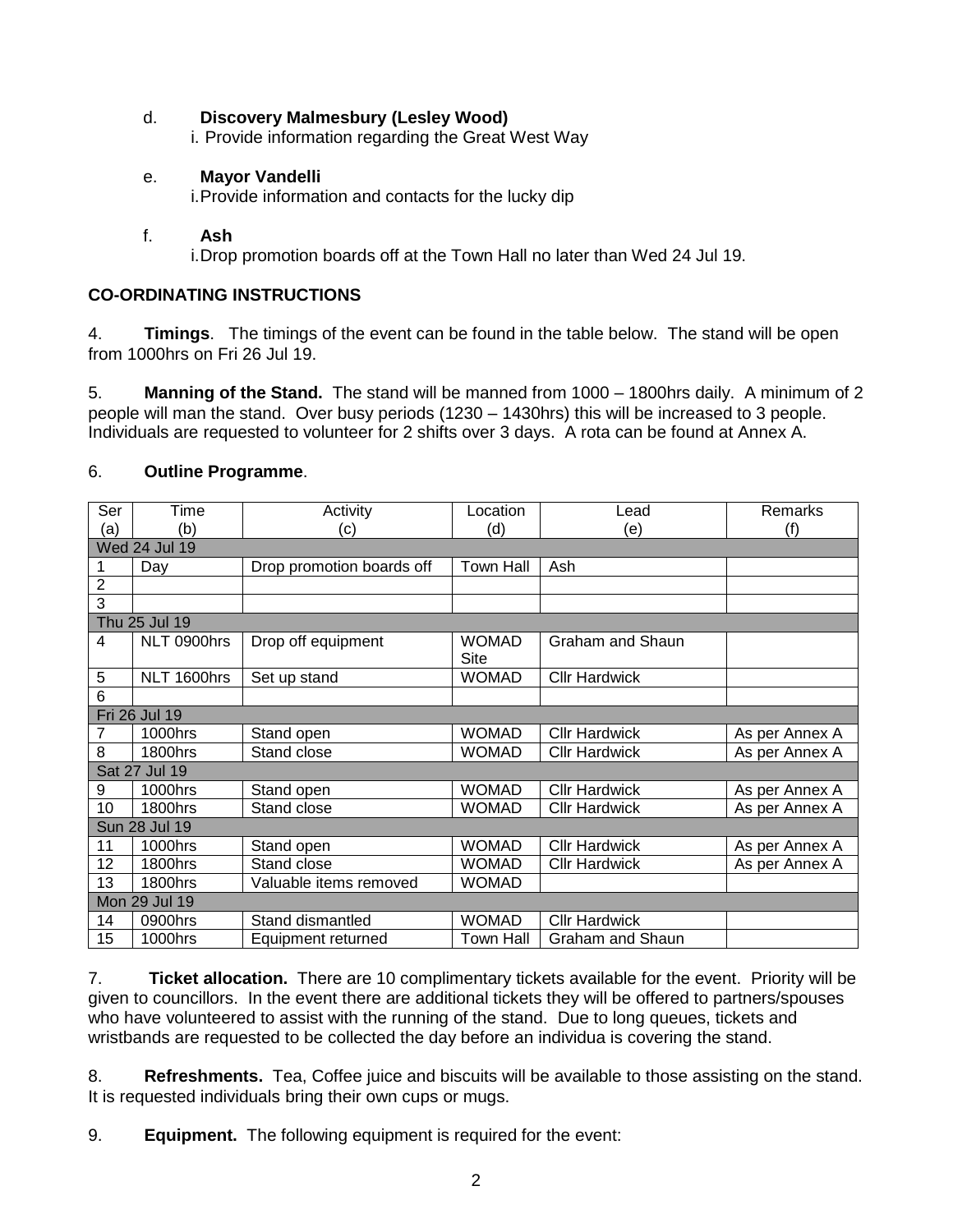- a. Marquee
- b. 2x tables
- c. 6x chairs
- d. 4x display boards
- e. 2x white sheets (for table clothes)
- f. Gazebo
- g. Town information leaflets (bus timetables etc)

10. **Lucky Dip**. A lucky dip box for children is an excellent way to engaging with passers-by. Prizes will be small toys, containing no plastic. The lucky dip tickets will be sold for no more than £1. A lolly, small sweet or chocolate will also be included in the lucky dip.

11. **Budget**. The event has been given a budget of £200. Additionally, it will be proposed that an application for Malmesbury Town Council Banners are purchased through the marketing budget. It is proposed the is allocated in the follow way:

- a. £TBC lucky dip
- b. £TBC printing of any material required
- c. £TBC refreshments

12. **Close down.** Leaflets, light objectives and valuable items will be removed on Sun 28 Jul 19. Heavier items will be taken down on Mon 29 Jul 19 are returned to the Town Hall.

# **COMMAND AND CONTROL**

## 13. **Responsibilities and Contact Details**.

| Ser | Role                     | Name                 | <b>Contact Details</b> |
|-----|--------------------------|----------------------|------------------------|
| (a) | (b)                      | (C)                  | (d)                    |
|     | <b>Stand Coordinator</b> | <b>Cllr Hardwick</b> | 07920424130            |
|     |                          |                      |                        |
|     |                          |                      |                        |
|     |                          |                      |                        |

Cllr Hardwick

Distribution:

Malmesbury Town Council – C&TP Committee TIC staff